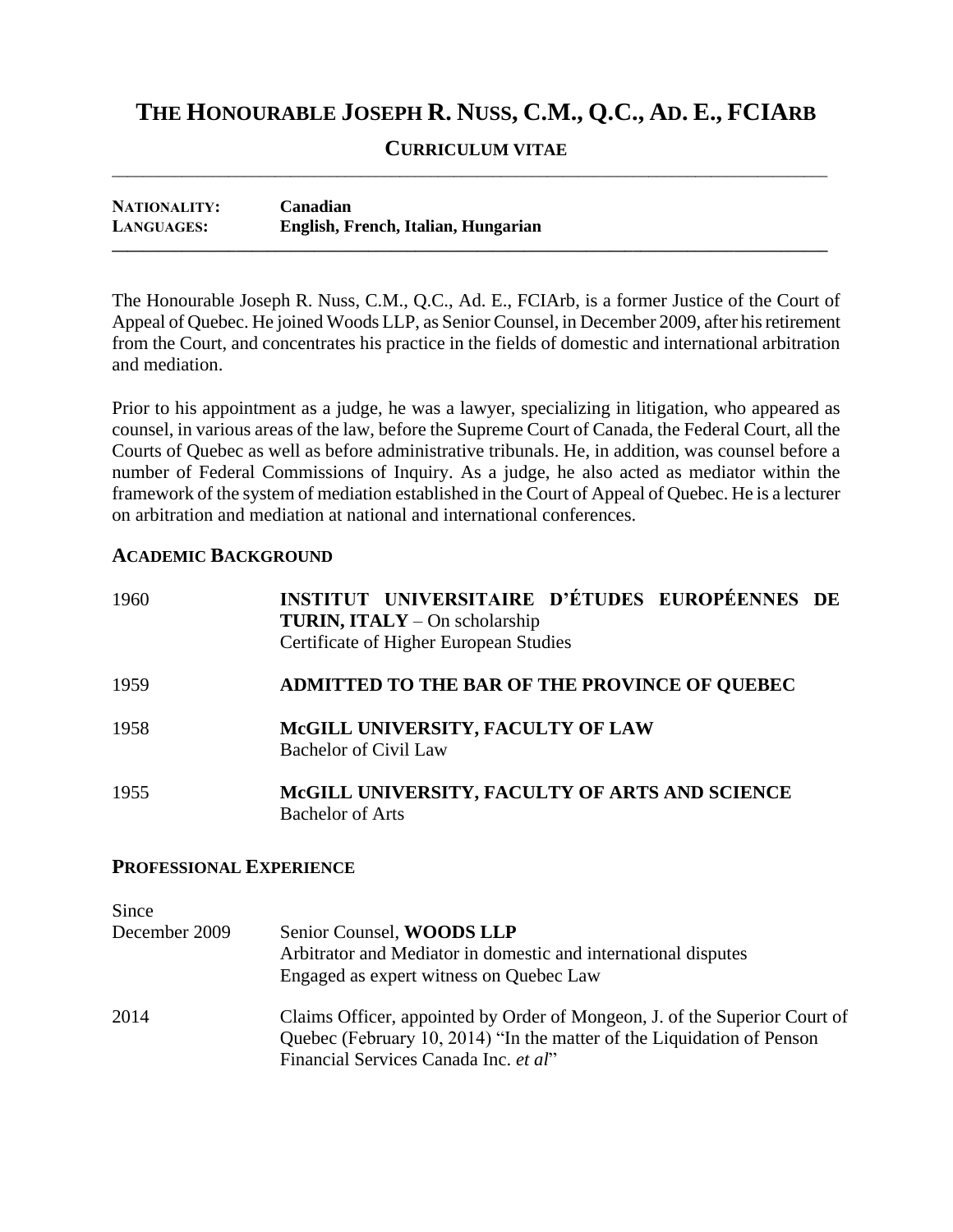| $2010 - 2012$          | Claims Officer, appointed by Order of Gascon J. of the Superior Court of<br>Quebec (as he then was) (March 23, 2010) "In the matter of the Plan of<br>Compromise or Arrangement of AbitibiBowater Inc. et al" |
|------------------------|---------------------------------------------------------------------------------------------------------------------------------------------------------------------------------------------------------------|
| May 1995-<br>Nov. 2009 | Judge, QUEBEC COURT OF APPEAL                                                                                                                                                                                 |
| 1961-1995              | Senior Partner, AHERN LALONDE NUSS DRYMER, Advocates                                                                                                                                                          |

#### **TEACHING AND PROFESSIONAL ACTIVITIES**

| 2011 to 2020/2021 | One of the authors of the chapter on arbitration in the LegisPratique: Code<br>de procedure civile annoté                                                               |
|-------------------|-------------------------------------------------------------------------------------------------------------------------------------------------------------------------|
| Since 2009        | Judge at student Moot Courts                                                                                                                                            |
| 1988-1995         | Counsel <i>pro bono publico</i> of InterAmicus, an organization based at the<br>Faculty of Law of McGill University for the protection and promotion of<br>human rights |
| 1976-1977         | Lecturer, Faculty of Law, McGill University, Civil procedure, Judicial<br>Review                                                                                        |
| Since 1975        | Lecturer on The Art of Advocacy before Trial Courts and Appeal Courts                                                                                                   |
| 1964-1965         | Tutor, Faculty of Law, McGill University                                                                                                                                |

Member of committees of the Canadian and Quebec Bar Associations which submitted reports on the following matters:

- The Draft Bill on the treatment of Juvenile Offenders (Canada)
- The Draft Bill on Human Rights (Quebec)
- The Draft Bill on Public Inquiries (Quebec)

#### **CONFERENCES - LECTURES**

- International Bar Association, Arbitration Committee, St. Petersburg, June 2013 Lecture on "Public policy invoked as a ground for contesting the enforceability of an arbitral award, or for seeking its annulment"; text published in « Dispute Resolution International », Vol. 7, No. 2, November 2013, pp. 119-133.
- Bar of Montreal, February 2012 CLE Member of panel and lecture on "ADR: From the Court of Appeal to Private Practice".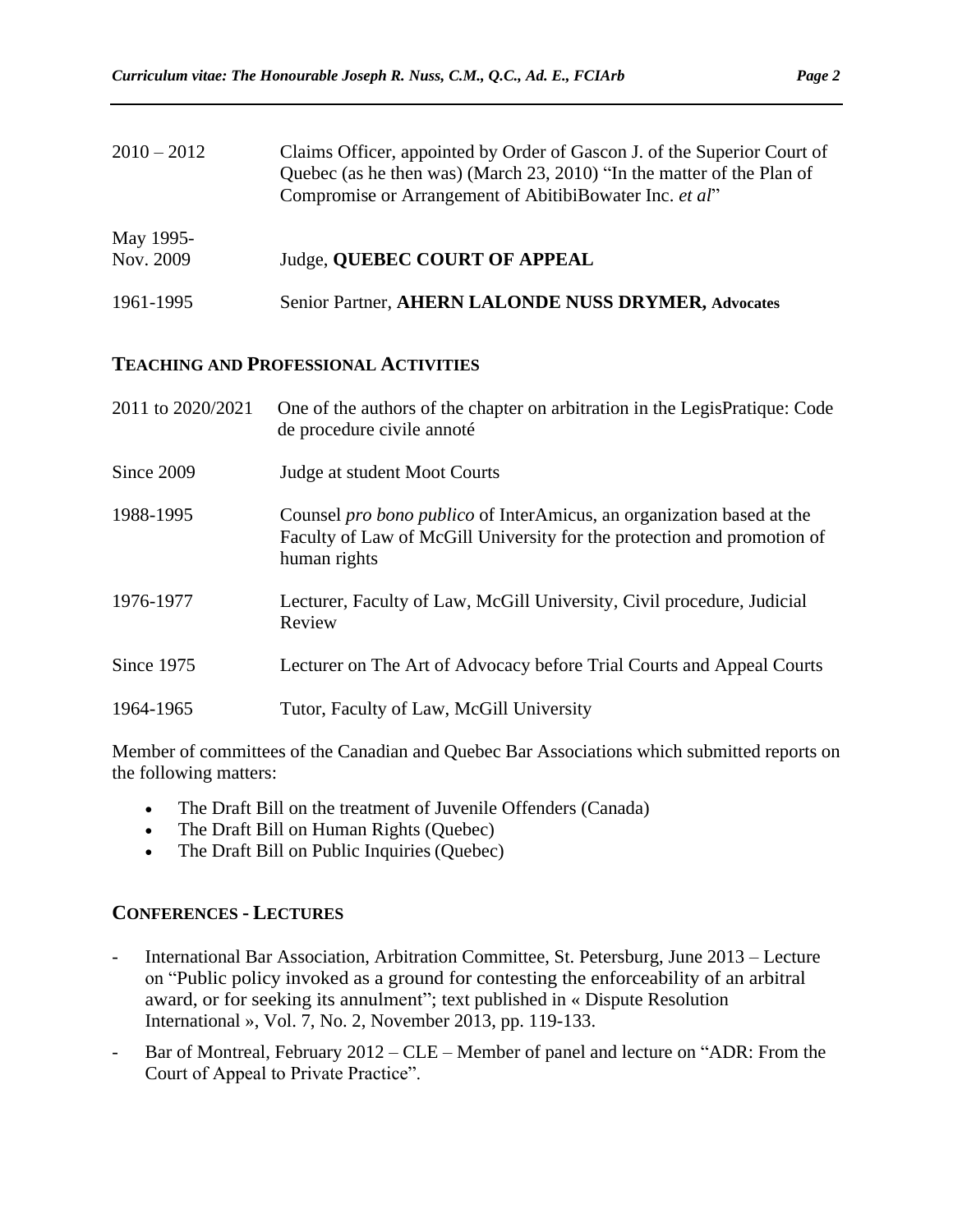- The Canadian Institute, October 2010 Training Workshop for Advocates Lecture on "Advocacy in the Court of Appeal".
- The Lord Reading Law Society, Montreal, September 2009 Lecture at the annual Alan B. Gold Memorial Advocacy Lecture on "The art of advocacy".
- The Cambridge Lectures, July 2009 Moderator for the lecture by U.S. District Court Judge the Honourable Lee Rosenthal on "Class Actions: the need for reform".
- A Free Press and an Independent Judiciary, Conference in Halifax N.S., November 2008 Panellist at session on "The media and the broadcast of Court hearings".
- Judges' Conference-Seminar, Quebec City, November 2008 on the occasion of the 400<sup>th</sup> year anniversary of the founding of Quebec City – Member of organizing committee.
- The Cambridge Lectures, July 2007 Moderator for the lecture by the Honourable Frank Iacobucci on "Class actions and the Indian residential school settlement".
- International conference on mediation in Vilnius, Lithuania, May 2007 Lecture on "Mediation in the Quebec Court of Appeal".
- Seminar on Civil Law Reform (Appeals and Special Proceedings) in Vilnius Lithuania (project of CIDA), December 2003 – Lecture on "Functions and role of the Quebec Court of Appeal" and "Mediation before the Court of Appeal".
- Professional Forum, November 1991 Lecture on "The evaluation of a business".
- Lecturer chosen by the Canadian Bar Association for a conference in Budapest, Hungary, June 1991, entitled "The role and obligations of lawyers in a democratic and free market society".
- The Canadian Institute, April 1990 Lecture on "Shareholders agreements".
- The René Cassin Lectureship in Human Rights at McGill University Participant at each of the fifteen (15) lectures since 1988.

### **PROFESSIONAL ASSOCIATIONS AND DISTINCTIONS**

- Ouebec Bar Association since 1959;
- Canadian Bar Association since 1961;
- Queen's Counsel since 1976;
- Fellow of the American College of Trial Lawyers since 1986;
- London Court of International Arbitration since 2010;
- International Bar Association since 2010;
- Canadian Chamber of Commerce (ICC Canada) Arbitration Committee since 2011;
- Panel of arbitrators of the International Centre for Dispute Resolution (ICDR) since September 2012;